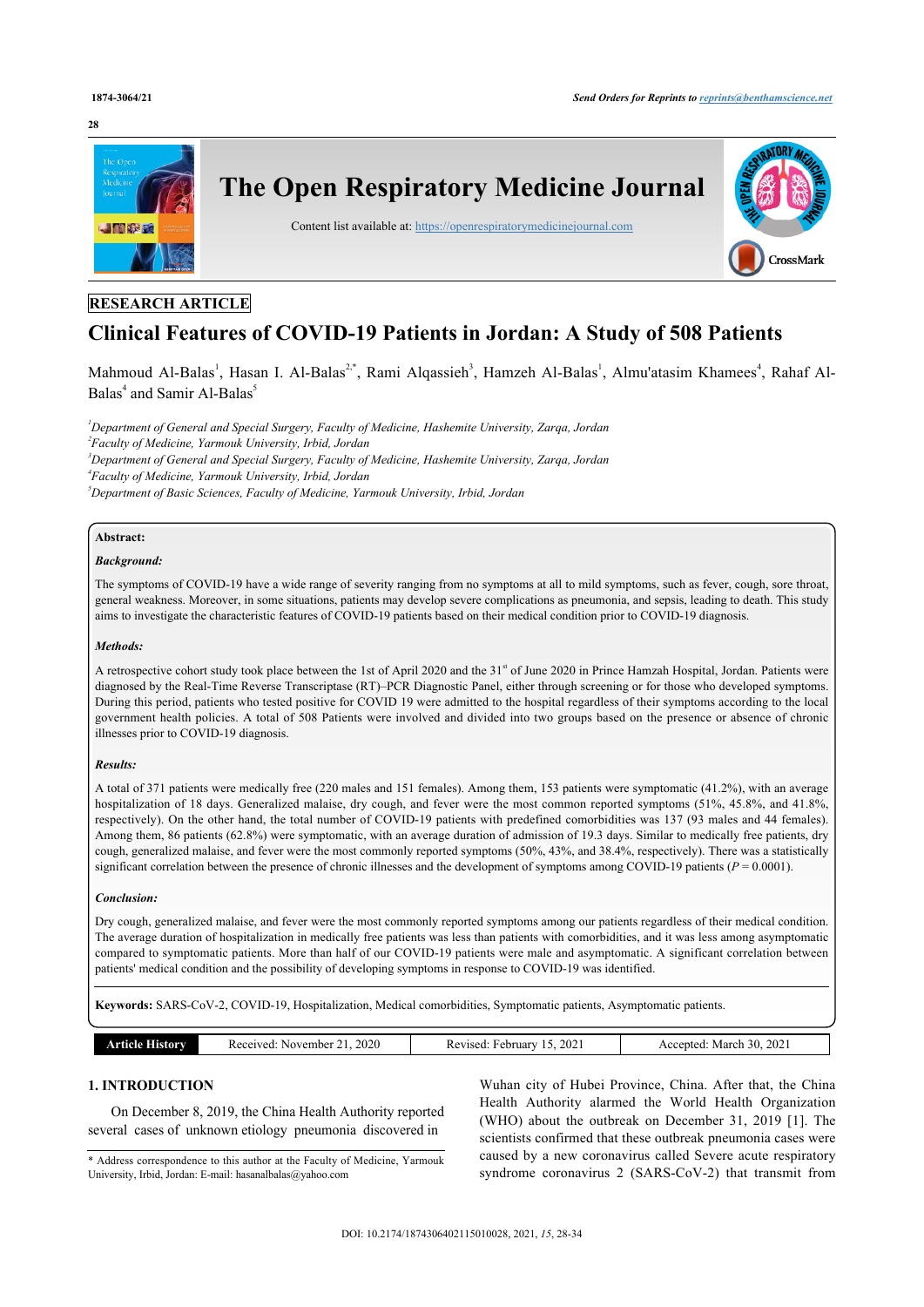human to human and had a rapid growth reaching many countries, causing the third coronavirus epidemic in the  $21<sup>st</sup>$ century after Severe Acute Respiratory Syndrome (SARS) and Middle East Respiratory Syndrome (MERS). On January 30, 2020, the WHO declared a Public Health Emergency of International Concern (PHEIC) [[2\]](#page-5-1) and a pandemic on March 11, 2020 [\[3\]](#page-5-2).

In Jordan, the first confirmed case of COVID-19 was reported on March 2, 2020 [\[4\]](#page-5-3) of a Jordanian male who came from Italy. On March 15, 2020, few cases were additionally diagnosed with a total number of 12 cases [[4](#page-5-3)]. The number of cases had increased progressively but slowly since that time. On April 12, 2020, the total confirmed cases were only 389, thus, WHO classified Jordan as having a "cluster of cases" transmission for SARS-CoV-2 [\[5\]](#page-5-4). Jordanian authorities have announced a state of emergency and declared curfew and lockdown across the country to control disease transmission. Health authorities have adopted quarantine in governmentalsponsored facilities followed by 7 to 24 days of home quarantine. By the end of August 2020, the total number of COVID-19 cases in Jordan reached a total of 2034 cases and 15 cases of COVID-19 related deaths. The global progression of infected cases suggests that this virus can be transmitted by an asymptomatic carrier [\[6\]](#page-5-5). However, the symptoms of COVID-19 appear after exposure to the virus by 2-14 days along with a wide range of severity from no symptoms at all to mild symptoms like fever, cough, sore throat, general weakness, and in some cases with severe symptoms like severe pneumonia, severe inflammatory response and secondary sepsis, and death [[7](#page-5-6), [8](#page-5-7)]. The severity of symptoms depends on many factors, including older ages[[7](#page-5-6), [8](#page-5-7)], gender [\[8,](#page-5-7) [9\]](#page-5-8), smoking [[9](#page-5-8), [10](#page-5-9)], body temperature [\[10\]](#page-5-9), elevated albumin and CRP [\[10](#page-5-9)], having an underlying medical condition like hypertension and DM [\[7,](#page-5-6) [8\]](#page-5-7), all these factors lead to more severe symptoms and high risk for Intensive Care Unit (ICU) admission.

In this study, we aimed to investigate the characteristic features of COVID-19 patients in relation to their medical condition. Patients' gender, age range, mean age, duration of hospitalization, and the common presenting symptoms were analyzed in correlation with patients' medical status. As a secondary goal, we tried to explore the association between smoking and the development of symptoms among COVID-19 patients.

# **2. METHODS**

This retrospective cohort study assessed COVID-19 patients who were hospitalized during the period between the 1<sup>st</sup> of April 2020 and the 31<sup>st</sup> of June 2020 in Prince Hamza Hospital (PHH) in Jordan. PHH is considered a tertiary referral hospital and one of the main centers dedicated to COVID-19 patients.

Patients were diagnosed by Real-Time Reverse Transcriptase (RT)–PCR Diagnostic Panel, either through screening or developed symptoms. According to the local government health policies, patients who tested positive for COVID 19 during this period were admitted to the hospital regardless of their symptoms.

A total of 550 patients were diagnosed positive for COVID 19 during that period. Patients who were less than 6 years (n=42) were excluded from the study to achieve realistic data regarding subjective patient symptoms. The remaining 508 Patients were divided into two groups depending on the presence or absence of chronic illnesses such as Diabetes Mellitus (DM), Hypertension (HTN), Ischemic Heart Disease (IHD), tumors, autoimmune diseases, asthma, and solid and/or bone marrow transplant.

#### **2.1. Statistical Analysis**

Data were recorded in a Microsoft Excel (Redmond, WA, USA) spreadsheet and analyzed by SPSS program version 16.0. Statistical significance was assessed using a two-tailed Fisher's exact test (statistical significance was considered for *P*< 0.05).

#### **3. RESULTS**

In this study, a total of 508 patients with COVID-19 were included (313 males and 195 females). Patients with a diagnosis of COVID-19 were categorized based on their medical history into either medically free patients (n=371) or patients with predefined comorbidities (n=137).

Based on gender, 138 male patients were symptomatic (44.1%) in comparison to 101 females (51.8%), no statically significant correlation between gender and development of symptoms was identified (*P*= 0.1002) (Table**1**).

Among medically free patients (n=391), only 153 patients were symptomatic (39.1%). This figure was statistically less compared to patients with predefined comorbidities, where approximately 62.7% of them were symptomatic (*P*=0.0001) (Fig. **[1](#page-2-1)**).

#### **3.1. Medically Free Patients with a Diagnosis of COVID-19**

The total number of patients was 371 (220 males, 151 females). Patients' ages ranged between 6 and 74 years (Mean  $30 \pm 14.3$ ). Among those, 153 patients were symptomatic (41.2%), and an average duration of hospitalization was 18 days. On the other hand, 218 patients were asymptomatic (58.8%), and they were diagnosed during screening. Those patients had an average duration of stay in the hospital of 14 days. The overall average duration of stay for all medically free patients (n=371) was 15.5 days (Table **[1](#page-2-0)**).

Regarding the COVID-19 symptomatic patients, generalized malaise, dry cough, and fever were the most common reported symptoms (51%, 45.8%, and 41.8%, respectively). Among symptomatic males, the dry cough was the most common symptom, while generalized malaise was the most common among females. Moreover, patients also reported other symptoms such as headache (31.4%), chills and rigors (28.1%), myalgia (21.6%), diarrhea (20.3%), sweating (15%), wet cough (14.4%), abdominal pain (11.1%), chest pain  $(9.2\%)$ , palpitations  $(5.2\%)$ , shortness of breath  $(17.6\%)$ , and one patient presented with hemoptysis. The prevalence of nasal congestion, loss of smell, loss of taste, and rhinorrhea were 32.7%, 32%, 26.8%, 24.2%, respectively (Table **[2](#page-2-2)**).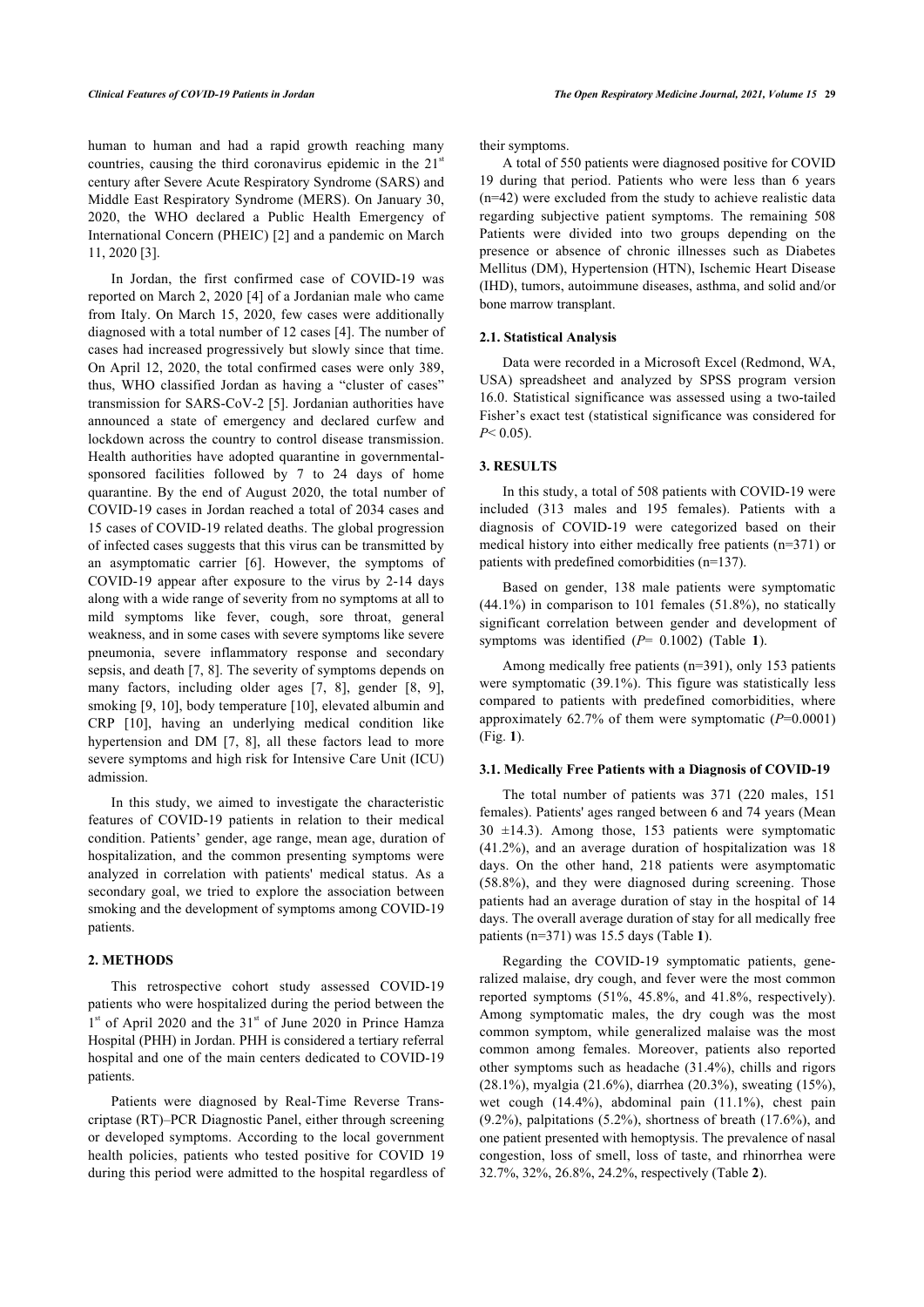<span id="page-2-1"></span>

**Fig. (1).** COVID-19 related symptoms in correlation with predefined medical condition.

### <span id="page-2-0"></span>**Table 1. The distribution of patients regarding symptoms, gender, and health status.**

| $\overline{\phantom{0}}$ |      | Symptomatic | Asymptomatic | Total  |     |
|--------------------------|------|-------------|--------------|--------|-----|
|                          | Male | Female      | Male         | Female |     |
| Medically free patients  | 79   | 74          | 141          | 77     | 371 |
| Medically ill patients   | 59   | 27          | 34           |        | 137 |
| Total                    | 138  | 101         | 175          | 94     | 508 |
| Total                    | 239  |             | 269          | 508    |     |

Regarding the patient history of smoking, only 61 patients within the medically-free group were smokers (16.4%). Even though it was not statistically significant, the prevalence of COVID-19 related symptoms was lower among non-smokers than smokers within this group of patients (39.7% *Vs*. 49.2%) (*P* = 0.2) (Table **[3](#page-2-3)**).

# <span id="page-2-2"></span>**Table 2. The presenting symptoms of COVID 19 in medically free patients.**

<span id="page-2-3"></span>

| <b>Symptom</b>      | Male           | Female | Total | Percentage |
|---------------------|----------------|--------|-------|------------|
| Dry Cough           | 39             | 31     | 70    | 45.8%      |
| Fever               | 32             | 32     | 64    | 41.8%      |
| Wet Cough           | 12             | 10     | 22    | 14.4%      |
| Chills/Rigors       | 14             | 29     | 43    | 28.1%      |
| Sweating            | 6              | 17     | 23    | 15%        |
| Generalized Malaise | 35             | 43     | 78    | 51%        |
| Myalgia             | 7              | 26     | 33    | 21.6%      |
| Shortness of Breath | 9              | 18     | 27    | 17.6%      |
| Headache            | 17             | 31     | 48    | 31.4%      |
| Hemoptysis          | $\overline{0}$ |        |       | 0.7%       |
| Diarrhea            | 10             | 21     | 31    | 20.3%      |
| Chest Pain          | 6              | 8      | 14    | 9.2%       |
| Abdominal Pain      | 6              | 11     | 17    | 11.1%      |
| Palpitations        | $\theta$       | 8      | 8     | 5.2%       |
| Loss of Taste       | 16             | 25     | 41    | 26.8%      |
| Loss of Smell       | 19             | 30     | 49    | 32%        |
| Nasal Congestion    | 20             | 30     | 50    | 32.7%      |
| Rhinorrhea          | 14             | 23     | 37    | 24.2%      |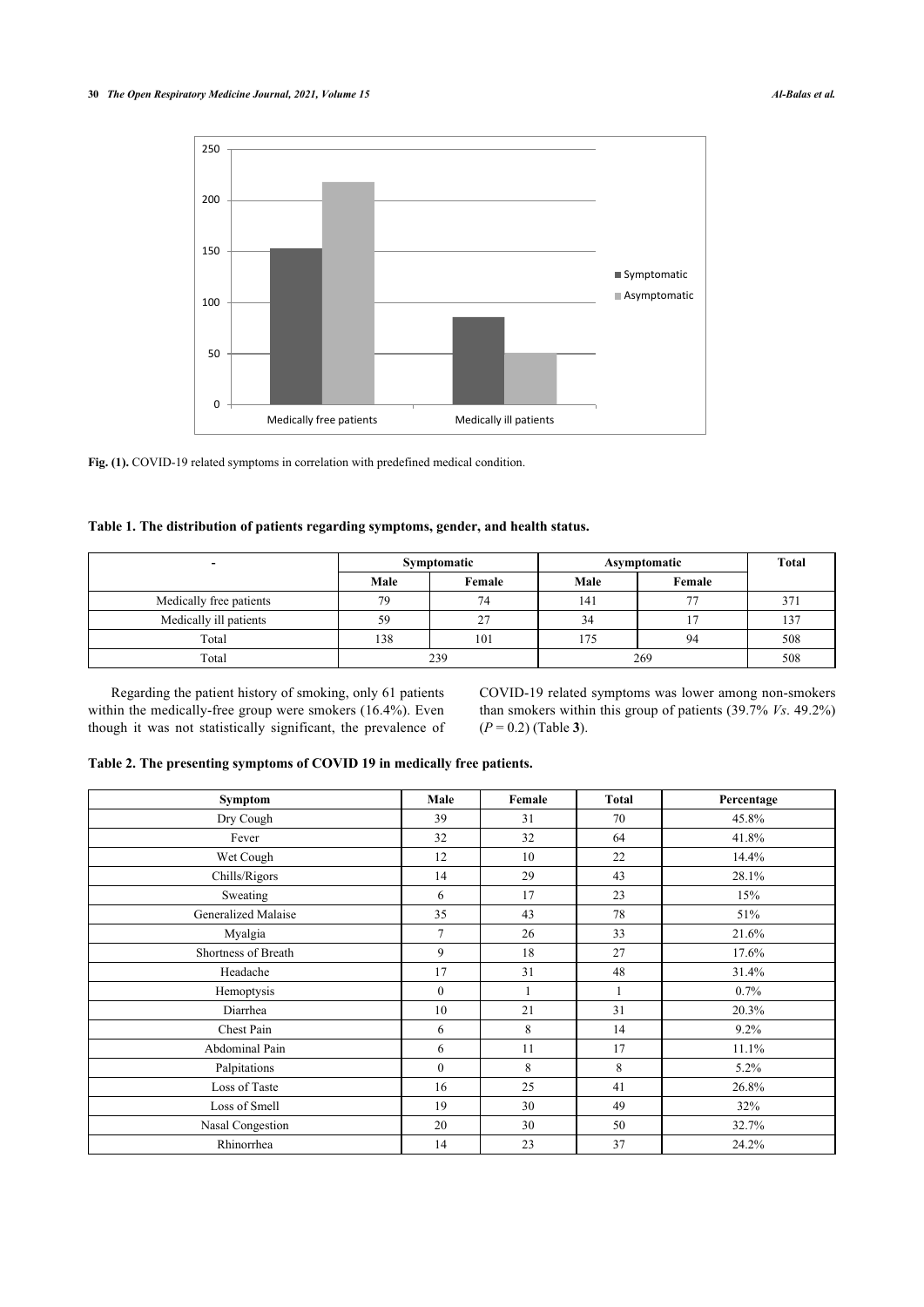| <b>Medical Free Patients</b>  |             |              |              |  |  |  |
|-------------------------------|-------------|--------------|--------------|--|--|--|
| ۰                             | Symptomatic | Asymptomatic | <b>Total</b> |  |  |  |
| Smoker                        | 30          | 31           | 61           |  |  |  |
| Non-smoker                    | 123         | 187          | 310          |  |  |  |
| Total                         | 153         | 218          | 371          |  |  |  |
| <b>Medically Ill Patients</b> |             |              |              |  |  |  |
| Smoker                        | 13          |              | 19           |  |  |  |
| Non-smoker                    | 73          | 45           | 118          |  |  |  |
| Total                         | 86          | 51           | 137          |  |  |  |

#### **Table 3. The relation between smoking and the presence of symptoms in COVID 19 patients.**

# **3.2. Chronic Medical Ill Patients with a Diagnosis of COVID 19**

The total number of patients was 137 (93 males, 44 females). Patients' ages ranged between 14 and 87 years (Mean  $53 \pm 15.8$ ). Hypertension, diabetes, and cardiovascular disease were the most frequent comorbidities, with a prevalence of 62%, 51%, and 16%, respectively. A total of 62 patients (45.2%) reported more than one comorbidity (Table**4**).

Among this group, the majority of patients were symptomatic (n=86; 62.8%), with an overall average duration of hospitalization of 17 days. Symptomatic patients had a longer duration of hospitalization than non-symptomatic patients (19.3 *Vs*. 16.9 days). A total of 21 patients required admission to the Intensive Care Unit (ICU), and 4 patients died during their admission secondary to respiratory failure (Table **[1](#page-2-0)**).

Similar to medically free patients, dry cough, generalized malaise, and fever were the most commonly reported symptoms (50%, 43%, and 38.4%, respectively). Other reported symptoms were headache (25.6%), chills and rigors (33.7%), myalgia (27.9%), diarrhea (23.3%), sweating (11.6%), wet cough (19.8%), abdominal pain (12.8%), chest pain (12.8%), palpitations (3.5%), shortness of breath (27.9%), and also one patient presented with hemoptysis. Sinonasal symptoms were less frequent in this group compared to medically free patients. Nasal congestion, loss of smell, loss of taste, and rhinorrhea were presented in 17.4%, [18](#page-3-0).6%, 16.3%, and 18.6% of the patients, respectively (Table **5**). Similar to medically free patients, there was no correlation between the history of smoking and the [de](#page-2-3)velopment of symptoms among patients in this group (Table **3**).

# **Table 4. Comorbidities among COVID 19 patients (n = 137).**

| <b>Comorbidities</b>      | <b>Number</b> | Percentage |
|---------------------------|---------------|------------|
| $HTN*$                    | 85            | 62%        |
| $DM*$                     | 70            | 51%        |
| $IHD^*$                   | 22            | 16%        |
| <b>HYPOTHYROID</b>        | 18            | 13%        |
| <b>ASTHMA</b>             | 12            | 8.7%       |
| PROSTATE HYPERPLASIA      | 6             | 4.3%       |
| <b>AUTOIMMUNE DISEASE</b> | 4             | 2.9%       |
| <b>MIGRAINE</b>           | 4             | 2.9%       |
| <b>CANCER</b>             | 3             | 2.1%       |
| $COPD*$                   | 3             | 2.1%       |
| <b>RENAL FAILURE</b>      |               | $0.7\%$    |
| $CVA*$                    |               | $0.7\%$    |

(HTN: Hypertension; DM Diabetes Mellitus; IHD Ischemic Heart Disease; COPD Chronic Obstructive Pulmonary Disease; CVA Cerebrovascular accident.

# <span id="page-3-0"></span>**Table 5. The presenting symptoms of COVID 19 in chronic medical ill patients.**

| <b>Symptom</b>      | Male | Female | <b>Total</b> | Percentage |
|---------------------|------|--------|--------------|------------|
| Dry Cough           | 29   | 14     | 43           | 50%        |
| Fever               | 25   | Ō      | 33           | 38.4%      |
| Wet Cough           | 12   |        | 17           | 19.8%      |
| Chills/Rigors       | 18   | 11     | 29           | 33.7%      |
| Sweating            |      |        | 10           | 11.6%      |
| Generalized Malaise | 23   | 14     | 37           | 43%        |
| Myalgia             | 14   | 10     | 24           | 27.9%      |
| Shortness of Breath | 12   | 12     | 24           | 27.9%      |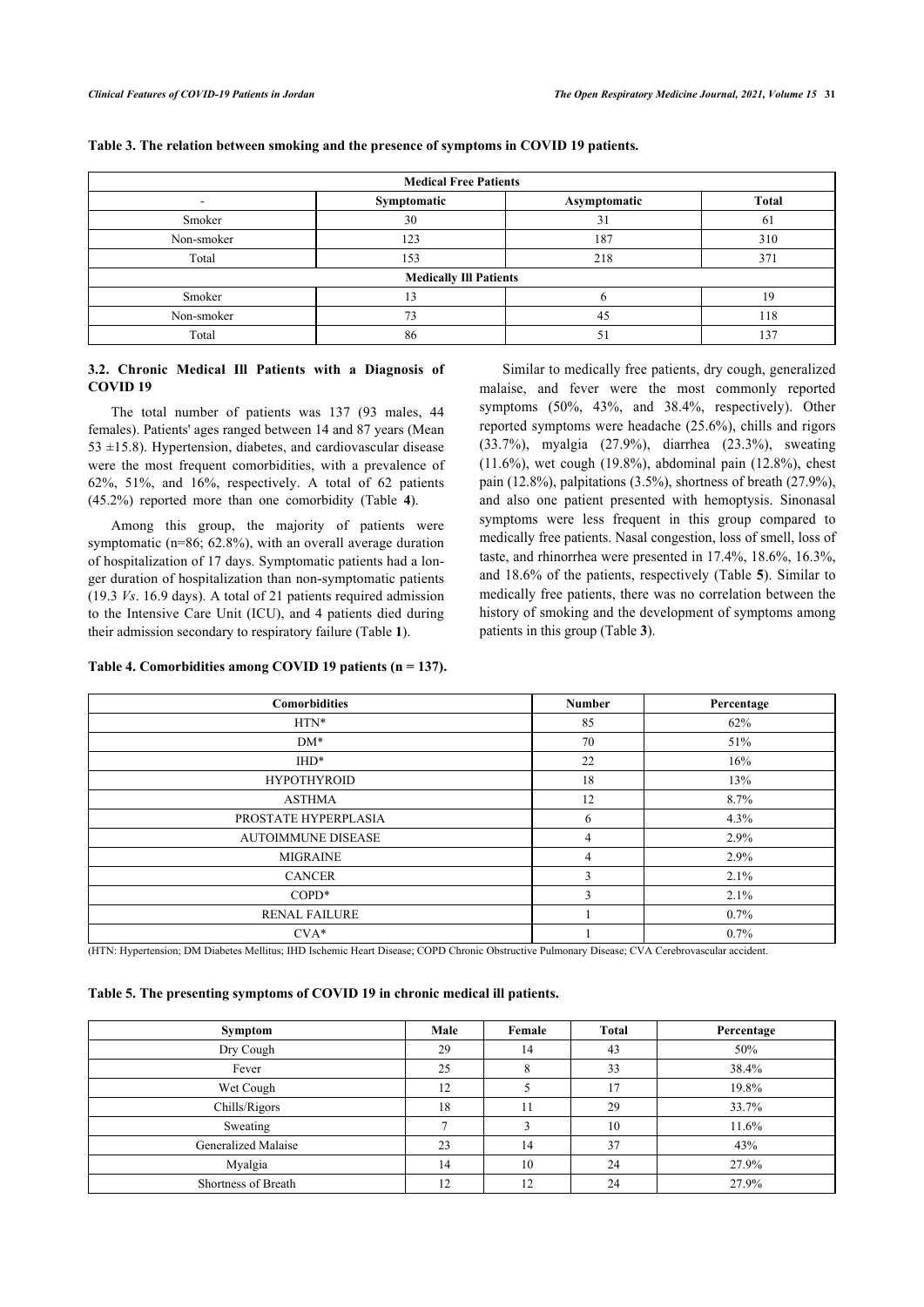| Headache         | 13 |    | 22 | 25.6% |
|------------------|----|----|----|-------|
| Hemoptysis       |    |    |    | 1.2%  |
| Diarrhea         | 12 |    | 20 | 23.3% |
| Chest Pain       |    | 4  | 11 | 12.8% |
| Abdominal Pain   | 8  |    | 11 | 12.8% |
| Palpitations     |    |    |    | 3.5%  |
| Loss of Taste    |    |    | 14 | 16.3% |
| Loss of Smell    | 10 | h. | 16 | 18.6% |
| Nasal Congestion |    | h. | 15 | 17.4% |
| Rhinorrhea       | Q  |    | 16 | 18.6% |
|                  |    |    |    |       |

(Table 5) contd.....

# **4. DISCUSSION**

In this study, the mean age of COVID-19 medically free patients was 30 years and 53 years for chronic medically ill patients with an overall mean of 36.2 years, which is younger than reported by Jiang *et al*., Chen *et al*., and Yang *et al*. [[12](#page-5-10) - [14\]](#page-5-11) (51.2, 55.5 and 59.7 sequentially). According to the 2019 report of the Jordanian department of statistics, 70.5% of the Jordanian population is younger than 35 years [[15](#page-5-12) - [18\]](#page-5-13). Thus, Jordan is a young community, and this may be the main cause for this variation in the mean ages of patients. Moreover, 59.3% of medically free patients and 67.1% of chronic medically ill patients were males. This is consistent with many studies' findings that reported that males more commonly develop COVID [\[19,](#page-5-14) [8,](#page-5-7) [9,](#page-5-8) [11](#page-5-15)]. The mortality rate was higher in males than females, where three out of four patients with COVID-19 related deaths were males. Our finding was consistent with Jin *et al*. [[12](#page-5-10)] who stated that males mortality from COVID-19 was 2.4 fold higher than females. In our study, mortality among chronically ill patients was reported in patients with HTN and IHD. The underlying mechanisms behind the poor prognosis of hypertensive COVID-19 patients are not well known. Activation of the renin-angiotensin system (RAS) in a hypertensive patient may contribute to lung injury among COVID-19 patients by promoting an inflammatory response (cytokine storm) [\[29](#page-6-0)].

The average duration of hospital stay in medically free patients was 15.5 days, during 17 days in medically ill patients and 15.9 days for overall patients. However, Jiang *et al*. [\[13](#page-5-16)] reported that the average duration of hospitalization was 16.6 days, whereas 18.2 in Qin *et al*. [\[16](#page-5-17)]. Moreover, in this study, we investigated the average duration of stay between symptomatic and asymptomatic patients, and we found that the average duration among those two groups was 17.7 days in symptomatic patients and 14.5 days in asymptomatic patients.

Approximately 58.8% of medically free patients and 37.2% of medically ill patients were asymptomatic with an overall rate of 53% among all patients; this was higher than figures reported by Nishiura *et al*. [[17](#page-5-18)], Mizumoto *et al*. [[18\]](#page-5-13), Qin *et al*. [\[16](#page-5-17)], and Chinese CDC [\[19](#page-5-14)] findings (30.8%, 17.9%, 13.7%, and 1.2% sequentially).

In comparison with symptoms reported in the literature, 48.1% of our patients had generalized malaise, which was comparable to Huang *et al*. [[20](#page-5-19)] findings (44%) and Xu *et al*. [[21\]](#page-5-20) findings (52%). Moreover, it was less than Wang *et al*. [[22\]](#page-5-21) (69.6%) and more than Qin *et al*. 16 (14.5%). Regarding the cough, 47.3% of patients had dry cough compared to 59.4%

from Wang *et al*. [[22](#page-5-21)] patients. Overall, 63.6% of our patients had an either dry or wet cough, which is lower than Huang *et al*. [\[20](#page-5-19)], Xu *et al*. [\[21](#page-5-20)], and Chen *et al*. [\[11](#page-5-15)] (76%, 81%, 82% sequentially) and higher than Qin *et al*. [\[16\]](#page-5-17) (37.7%). Fever was reported by 40.6% of our patients, which is lower than Qin *et al*. [[16](#page-5-17)], Xu *et al*. [[21](#page-5-20)], Chen *et al*. [[11\]](#page-5-15), Huang *et al*. [[20](#page-5-19)], and Wang *et al*. [[22\]](#page-5-21) findings (56.5%, 77%, 83%, 98%, 98.6% sequentially).

Recent studies stated that loss of smell "anosmia" and loss of taste "dysgeusia" were more common among COVID-19 patients by 28.6 fold [\[23\]](#page-5-5) and is considered an important symptom of COVID-19 infection and maybe the only presentation without other symptoms [[24\]](#page-5-6). In our results, loss of smell was approximately 1.7 folds more in medically free patients than medically ill patients (32%, 18.6%, respectively). Likewise, loss of taste was 1.6 folds more in medically free patients than ill patients (20.8%, 16.3%, respectively). Female patients were 2 times more likely to experience anosmia than male patients (18.5%, 9.3% respectively) and 2.2 times to have dysgeusia, a loss of taste than males. Similarly, Lee *et al*. [\[25\]](#page-5-22) and Spinato *et al*.[[26](#page-6-1)] reported that anosmia and dysgeusia were more frequent in females.

Out of all patients, the percentage of patients who have symptoms was more in medically ill patients (62.8%) than medically free patients (41.2%). Regarding the medically ill patients (n=137), 21 of them (15.3%) required an ICU admission with a mortality of 2.9%. Many studies reported that patients with severe COVID-19 outcomes who had severe symptoms or were treated in the ICU were older and with comorbidities [[7](#page-5-6) - [9](#page-5-8), [11,](#page-5-15) [14](#page-5-11), [22\]](#page-5-21).

Our findings showed no significant correlation between the history of smoking and the development of symptoms in relation to patient medical conditions. Similar findings were reported by other researchers [\[14](#page-5-11), [20,](#page-5-19) [27\]](#page-6-2). On the other hand, Sanchez-Ramirez *et al*.[[9](#page-5-8)] and Patanavanich *et al*. [\[28\]](#page-6-1) reported that the progression of severe symptoms or outcomes was more among smokers by 1.98 and 1.91 folds, respectively. Also, Liu *et al*.[[10\]](#page-5-9) stated that smoking is a risk factor for disease progression.

#### **CONCLUSION**

Dry cough, generalized malaise, and fever were the most commonly reported symptoms regarding our patients in medically free and medically ill patients. The average duration of hospital stay in medically free patients was less than medically ill, and was less in asymptomatic compared to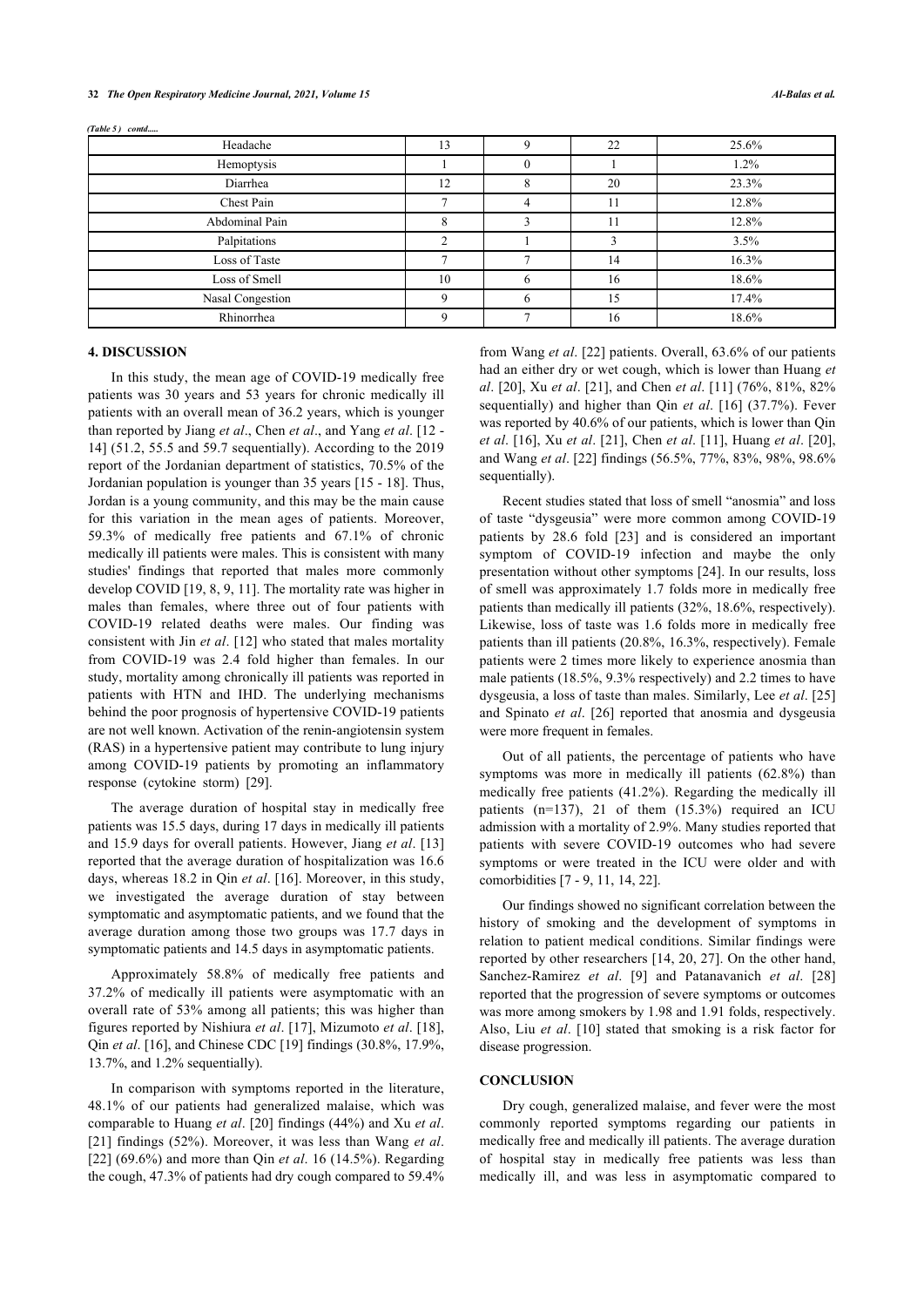<span id="page-5-8"></span>symptomatic patients. More than half of our patients were asymptomatic and male. There was a statistically significant correlation between the presence of chronic illnesses and the development of symptoms in COVID-19 patients.

## <span id="page-5-9"></span>**ETHICS APPROVAL AND CONSENT TO PARTICIPATE**

<span id="page-5-15"></span>This study was approved by the Institutional Review Board (IRB) committee at Hashemite University and Prince Hamza Hospital, Jordan under approval no. (IRB 16/11/2000965).

#### **HUMAN AND ANIMAL RIGHTS**

<span id="page-5-16"></span><span id="page-5-10"></span>No Animals were used in this research. All human research procedures followed were in accordance with the ethical standards of the committee responsible for human experimentation (institutional and national), and with the Helsinki Declaration of 1975, as revised in 2013.

# <span id="page-5-11"></span>**CONSENT FOR PUBLICATION**

Informed consent was taken from all the participants when they were enrolled.

#### <span id="page-5-12"></span>**AVAILABILITY OF DATA AND MATERIALS**

<span id="page-5-17"></span>The data and materials used to support the findings of this study are available from the corresponding author [H.I.A.-B] upon reasonable request.

#### <span id="page-5-18"></span>**FUNDING**

None.

## <span id="page-5-13"></span>**CONFLICT OF INTEREST**

The authors declare no conflict of interest, financial or otherwise.

# <span id="page-5-14"></span>**ACKNOWLEDGEMENTS**

Declared none.

#### <span id="page-5-19"></span><span id="page-5-0"></span>**REFERENCES**

- [1] Lu H, Stratton CW, Tang YW. Outbreak of pneumonia of unknown etiology in Wuhan, China: The mystery and the miracle. J Med Virol 2020; 92(4): 401-2.
	- [\[http://dx.doi.org/10.1002/jmv.25678](http://dx.doi.org/10.1002/jmv.25678)] [PMID: [31950516\]](http://www.ncbi.nlm.nih.gov/pubmed/31950516)
- <span id="page-5-1"></span>[2] World Health Organization Novel coronavirus (2019-nCoV) situation report 2019[.https://www.who.int/emergencies/diseases/novel](https://www.who.int/emergencies/diseases/novel-coronavirus-2019/situation-reports)  [coronavirus-2019 /situation-reports](https://www.who.int/emergencies/diseases/novel-coronavirus-2019/situation-reports)
- <span id="page-5-20"></span><span id="page-5-2"></span>[3] WHO Coronavirus Disease (COVID-19) Pandemic 2020.[https://](https://www.who.int/emergencies/diseases/novel-coronavirus-2019) [www.who.int/emergencies/diseases/novel-coronavirus-2019](https://www.who.int/emergencies/diseases/novel-coronavirus-2019)
- <span id="page-5-3"></span>[4] Al-Balas M, Al-Balas HI, Al-Balas H. Surgery during the COVID-19 pandemic: A Comprehensive overview and perioperative care. Am J Surg  $2020:219(6):903-6$ . [\[http://dx.doi.org/10.1016/j.amjsurg.2020.04.018](http://dx.doi.org/10.1016/j.amjsurg.2020.04.018)] [PMID: [32334800\]](http://www.ncbi.nlm.nih.gov/pubmed/32334800)
- <span id="page-5-21"></span><span id="page-5-4"></span>[5] Coronavirus disease 2019 (COVID-19). Situation Report – 83 World
- Health Organization 2020.https://www.who.int/docs/default [source/coronaviruse/situation-reports/20200412-sitrep-83](https://www.who.int/docs/default-source/coronaviruse/situation-reports/20200412-sitrep-83-covid-19.pdf?sfvrsn=697ce98d_4) [covid-19.pdf?sfvrsn=697ce98d\\_4](https://www.who.int/docs/default-source/coronaviruse/situation-reports/20200412-sitrep-83-covid-19.pdf?sfvrsn=697ce98d_4)
- <span id="page-5-5"></span>[6] Bai Y, Yao L, Wei T, *et al.* Presumed asymptomatic carrier transmission of COVID-19. JAMA 2020; 323(14): 1406-7. [published online ahead of print, 2020 Feb 21]. [\[http://dx.doi.org/10.1001/jama.2020.2565](http://dx.doi.org/10.1001/jama.2020.2565)] [PMID: [32083643\]](http://www.ncbi.nlm.nih.gov/pubmed/32083643)
- <span id="page-5-6"></span>[7] Centers for disease control and prevention. Novel coronavirus 2019[.https://www.cdc.gov/coronavirus/2019-ncov/faq.html](https://www.cdc.gov/coronavirus/2019-ncov/faq.html)
- <span id="page-5-22"></span><span id="page-5-7"></span>[8] European Centre for Disease Prevention and Control (ECDC). Q & A on novel coronavirus Stockholm: ECDC 2020.[https://www.ecdc.](https://www.ecdc.europa.eu/en/covid-19/questions-answers)

[europa.eu/en/covid-19/questions-answers](https://www.ecdc.europa.eu/en/covid-19/questions-answers)

[9] Sanchez-Ramirez DC, Mackey D. Underlying respiratory diseases, specifically COPD, and smoking are associated with severe COVID-19 outcomes: A systematic review and meta-analysis. Respir Med 2020; 171: 106096. [published online ahead of print, 2020 Jul 30].

[\[http://dx.doi.org/10.1016/j.rmed.2020.106096](http://dx.doi.org/10.1016/j.rmed.2020.106096)] [PMID: [32763754\]](http://www.ncbi.nlm.nih.gov/pubmed/32763754)

- [10] Liu W, Tao ZW, Wang L, et al. Analysis of factors associated with disease outcomes in hospitalized patients with 2019 novel coronavirus disease. Chin Med J (Engl) 2020; 133(9): 1032-8. [\[http://dx.doi.org/10.1097/CM9.0000000000000775](http://dx.doi.org/10.1097/CM9.0000000000000775)] [PMID: [32118640\]](http://www.ncbi.nlm.nih.gov/pubmed/32118640)
- [11] Chen N, Zhou M, Dong X, et al. Epidemiological and clinical characteristics of 99 cases of 2019 novel coronavirus pneumonia in Wuhan, China: A descriptive study. Lancet 2020; 395(10223): 507-13.<br>
[PMID: [PMID: 1016/S0140-6736(20)30211-71 [PMID:  $[http://dx.doi.org/10.1016/S0140-6736(20)30211-7]$  $[http://dx.doi.org/10.1016/S0140-6736(20)30211-7]$ [32007143\]](http://www.ncbi.nlm.nih.gov/pubmed/32007143)
- [12] Jin JM, Bai P, He W, *et al.* Gender differences in patients with COVID-19: Focus on severity and mortality. Front Public Health 2020; 8: 152.
- [13] Jiang S, Wang R, Li L, *et al.* Liver injury in critically ill and noncritically ill COVID-19 patients: A multicenter, retrospective, observational study. Front Med (Lausanne) 2020; 7: 347.
- [14] Yang X, Yu Y, Xu J, *et al.* Clinical course and outcomes of critically ill patients with SARS-CoV-2 pneumonia in Wuhan, China: A singlecentered, retrospective, observational study. Lancet Respir Med 2020; 8(5): 475-81. published correction appears in Lancet Respir Med. 2020 Apr;8(4):e26. [\[http://dx.doi.org/10.1016/S2213-2600\(20\)30079-5](http://dx.doi.org/10.1016/S2213-2600(20)30079-5)] [PMID:

[32105632\]](http://www.ncbi.nlm.nih.gov/pubmed/32105632)

- [15] Jordanian department of statistics website [http://dosweb.](http://dosweb.dos.gov.jo/population/population-2/) [dos.gov.jo/population/population-2/](http://dosweb.dos.gov.jo/population/population-2/)
- [16] Qin W, Sun J, Xu P, *et al.* The descriptive epidemiology of coronavirus disease 2019 during the epidemic period in Lu'an, China: Achieving limited community transmission using proactive response strategies. Epidemiol Infect 2020; 148: e132.
- [17] Nishiura H, Kobayashi T, Miyama T, *et al.* Estimation of the asymptomatic ratio of novel coronavirus infections (COVID-19). Int J Infect Dis 2020; 94: 154-5.
- [\[http://dx.doi.org/10.1016/j.ijid.2020.03.020](http://dx.doi.org/10.1016/j.ijid.2020.03.020)] [PMID: [32179137\]](http://www.ncbi.nlm.nih.gov/pubmed/32179137) [18] Mizumoto K, Kagaya K, Zarebski A, Chowell G. Estimating the asymptomatic proportion of coronavirus disease 2019 (COVID-19) cases on board the Diamond Princess cruise ship, Yokohama, Japan, 2020. Euro Surveill 2020; 25(10): 2000180. [\[http://dx.doi.org/10.2807/1560-7917.ES.2020.25.10.2000180](http://dx.doi.org/10.2807/1560-7917.ES.2020.25.10.2000180)] [PMID: [32183930\]](http://www.ncbi.nlm.nih.gov/pubmed/32183930)
- [19] Epidemiology working group for NCIP epidemic response, Chinese center for disease control and prevention. The epidemiological characteristics of an outbreak of 2019 novel coronavirus diseases (COVID-19) in China. Zhonghua Liu Xing Bing Xue Za Zhi 2020;  $41(2): 145-51$

[\[http://dx.doi.org/10.3760/cma.j.issn.0254-6450.2020.02.003\]](http://dx.doi.org/10.3760/cma.j.issn.0254-6450.2020.02.003) [PMID: [32064853\]](http://www.ncbi.nlm.nih.gov/pubmed/32064853)

[20] Huang C, Wang Y, Li X, *et al.* Clinical features of patients infected with 2019 novel coronavirus in Wuhan, China. Lancet 2020; 395(10223): 497-506. [published correction appears in Lancet. 2020 Jan 30;].

[\[http://dx.doi.org/10.1016/S0140-6736\(20\)30183-5](http://dx.doi.org/10.1016/S0140-6736(20)30183-5)] [PMID: [31986264\]](http://www.ncbi.nlm.nih.gov/pubmed/31986264)

- [21] Xu XW, Wu XX, Jiang XG, *et al.* Clinical findings in a group of patients infected with the 2019 novel coronavirus (SARS-Cov-2) outside of Wuhan, China: Retrospective case series. BMJ 2020; 368: m606. [published correction appears in BMJ. 2020 Feb 27;368:m792]. [\[http://dx.doi.org/10.1136/bmj.m606](http://dx.doi.org/10.1136/bmj.m606)] [PMID: [32075786\]](http://www.ncbi.nlm.nih.gov/pubmed/32075786)
- [22] Wang D, Hu B, Hu C, *et al.* Clinical characteristics of 138 hospitalized patients with 2019 novel coronavirus-infected pneumonia in wuhan, china. JAMA 2020; 323(11): 1061-9. [published online ahead of print, 2020 Feb 7].

[\[http://dx.doi.org/10.1001/jama.2020.1585\]](http://dx.doi.org/10.1001/jama.2020.1585) [PMID: [32031570](http://www.ncbi.nlm.nih.gov/pubmed/32031570)]

- [23] Shweta F, Murugadoss K, Awasthi S, *et al.* Augmented curation of unstructured clinical notes from a massive ehr system reveals specific phenotypic signature of impending COVID-19 diagnosis 2020.<https://arxiv.org/abs/2004.09338>
- [24] Heidari F, Karimi E, Firouzifar M, *et al.* Anosmia as a prominent symptom of COVID-19 infection. Rhinology 2020; 58(3): 302-3. [\[http://dx.doi.org/10.4193/Rhin20.140](http://dx.doi.org/10.4193/Rhin20.140)] [PMID: [32319971\]](http://www.ncbi.nlm.nih.gov/pubmed/32319971)
- [25] Lee Y, Min P, Lee S, Kim SW. Prevalence and duration of acute loss